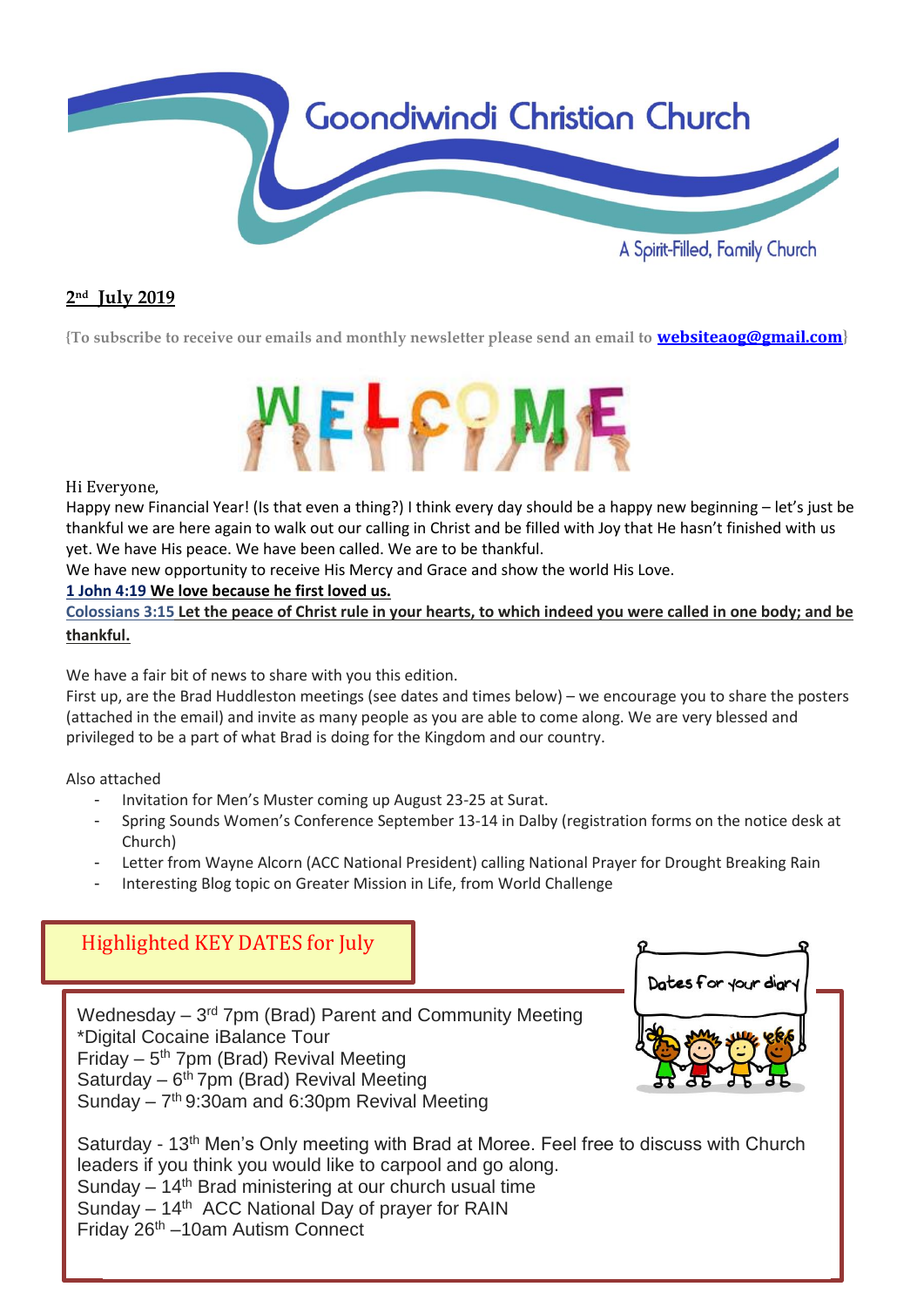#### June 2019 SERMON TITLES

- 2/6/19 PS Paul "Nothing is Impossible"
- 9/6/19 Ps Ivan Waldock "Value pt 2: Grace and Forgiveness"
- 16/6/19 Ps Ivan Waldock "Baptism in the Holy Spirit"
- 23/6/19 Cameron Shum "Faith"
- 30/6/19 Ps Ivan Waldock "Love that Transforms"

If you were unable to attend or would like to recap any Sunday service, the audio recordings are available on SoundCloud – you ca[n CLICK HERE](https://soundcloud.com/goondiwindi-aog) or follow the link below to listen. <https://www.goondiwindiaog.com/sermons>

#### **Weekly Prayer Focus**

Weekly prayer focus roster for July to be announced at Church **Jun 30- Jul 6** (Brad Huddleston Revival Meetings) **Jul 7-13 Jul 14-20** (ACC National Prayer for Drought Breaking Rain) **Jul 21-27 Jul 28- Aug 3**

The things which you

and HEARD and SAW in me, these do, and the God of PEACE will be with you.

Philippians 4.9

LEARNED &

**Muster Regos are Open 23rd -25th August 2019 RSVP: Wednesday 14th August 2019** <http://www.lccr.com.au/mens-muster/>



**Muster is on again at '***Highview***' near Surat. We had a great time last year and are excited about what 2019 will bring. The Men's Muster team are excited to announce as guest speaker**

## **Kerrin Wallis from Connect Church Bendigo**

**Kerrin and his wife Tegan are the Senior Pastors of Connect Church in Bendigo. After serving God for 15 years in Queensland in youth ministry, leading a Bible College and campus pastoring they felt called to Bendigo to impact the region for Christ. Being initially raised on a property in Western Queensland before moving to the Sunshine Coast, Kerrin is a passionate outdoors man with his own fishing tv show (My Fishing Place) and a self-confessed addiction to hunting! Kerrin's passion for life is infectious and his desire to see men personally engage with Jesus and God's plan for their lives is inspiring.**

Don't Miss Out

Register Now

**[Register Here](https://lccr.us17.list-manage.com/track/click?u=cbe47308ec97bef20fd96b79e&id=7bdb8e8e1f&e=7623d5a3c5)**